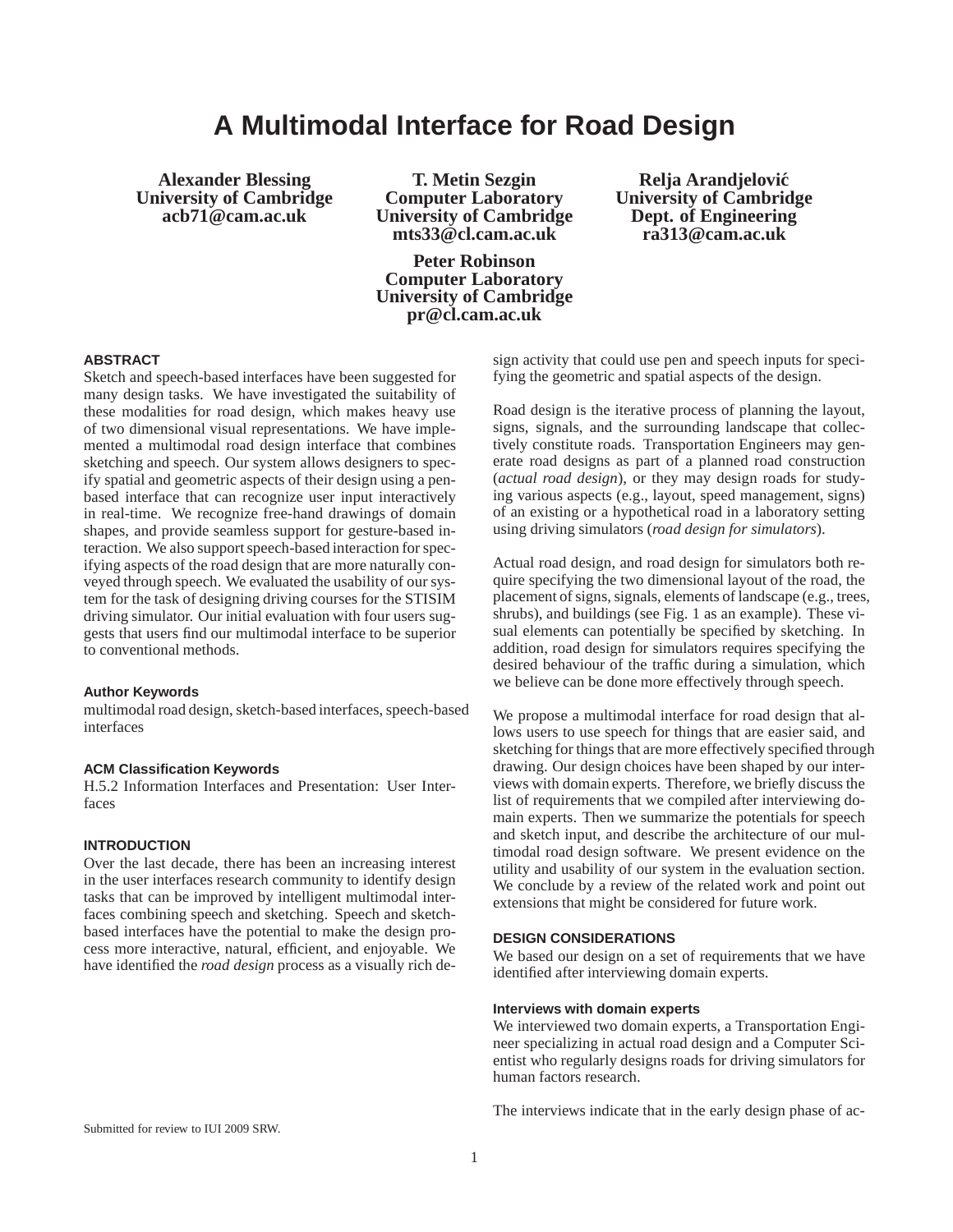

**Figure 1. Screenshot of MIRA: Multimodal Intelligent Road Design Assistant. The road is displayed as a series of straight and curved segments. The vehicle icon in the lower left corner indicates the starting point of the drive in the simulator. Vehicles making up the traffic are annotated with their direction of travel, and distance from the start line of the simulation. Other elements of the road design include the trees, buildings, and signs.**

tual road design, Transportation Engineers work with paper maps. They explore alternative layouts for the road by drawing straight line segments called "tangents" on the map. Tangent lines along the road serve as visual representations of the curvature constraints along the road. The tangent lines are combined by special curves called "clothoid curves," which provide a smooth change in curvature across successive tangent lines. The drawings are usually done on large scale maps (e.g., 1:5000), and when the designer is satisfied, the details of the road design are finalized using traditional WIMP interfaces.

Although there are a number of commercial driving simulators, our expert used the STISIM Driving Simulator [3], which appears to be a popular choice in Human Factors and Road Safety research communities [6, 1]. Road design for the STISIM simulator is done through programmatic means using a scripting language called Scenario Definition Language (SDL). The road layout, signs, signals, and the details of the traffic are specified using ASCII text commands<sup>1</sup>. Our domain expert indicated that, because the overall appearance of the road is hard to visualize, there is a need for graphical means of viewing and editing road designs.

Based on the interviews with the domain experts, we have

identified the following affordances desirable for road design:

- **Road-layout specification by drawing:** The system should be able to recognize the freehand sketch of a road consisting of straight line segments connected by curves. Because road designers use tangent curves when they work on paper, a natural choice for road-layout specification would be sketching the tangents of the road.
- **Road scenery:** We would like the system to provide support for adding trees and buildings to the scenery. Both buildings and trees should be easily draggable.
- **Traffic:** When designing roads for simulation, the system should allow easy specification of the traffic conditions in the road (e.g., the number of cars on the road, spacing between vehicles etc.).
- **Road signs:** The system should support adding road signs.
- **Editing:** Editing and correcting errors should be easy.

# **SYSTEM DESCRIPTION**

Based on our interviews with domain experts we have developed MIRA, the **M**ultimodal**I**ntelligent **R**oad Design **A**ssistant, which supports sketch and speech based interaction.

The requirements list compiled after interviews with the domain experts served as a set of basic features. We imple-

<sup>&</sup>lt;sup>1</sup>Although there has been some research on developing alternative interfaces for the task, the state of the art at the moment is limited to an interface based on MS Excel [7].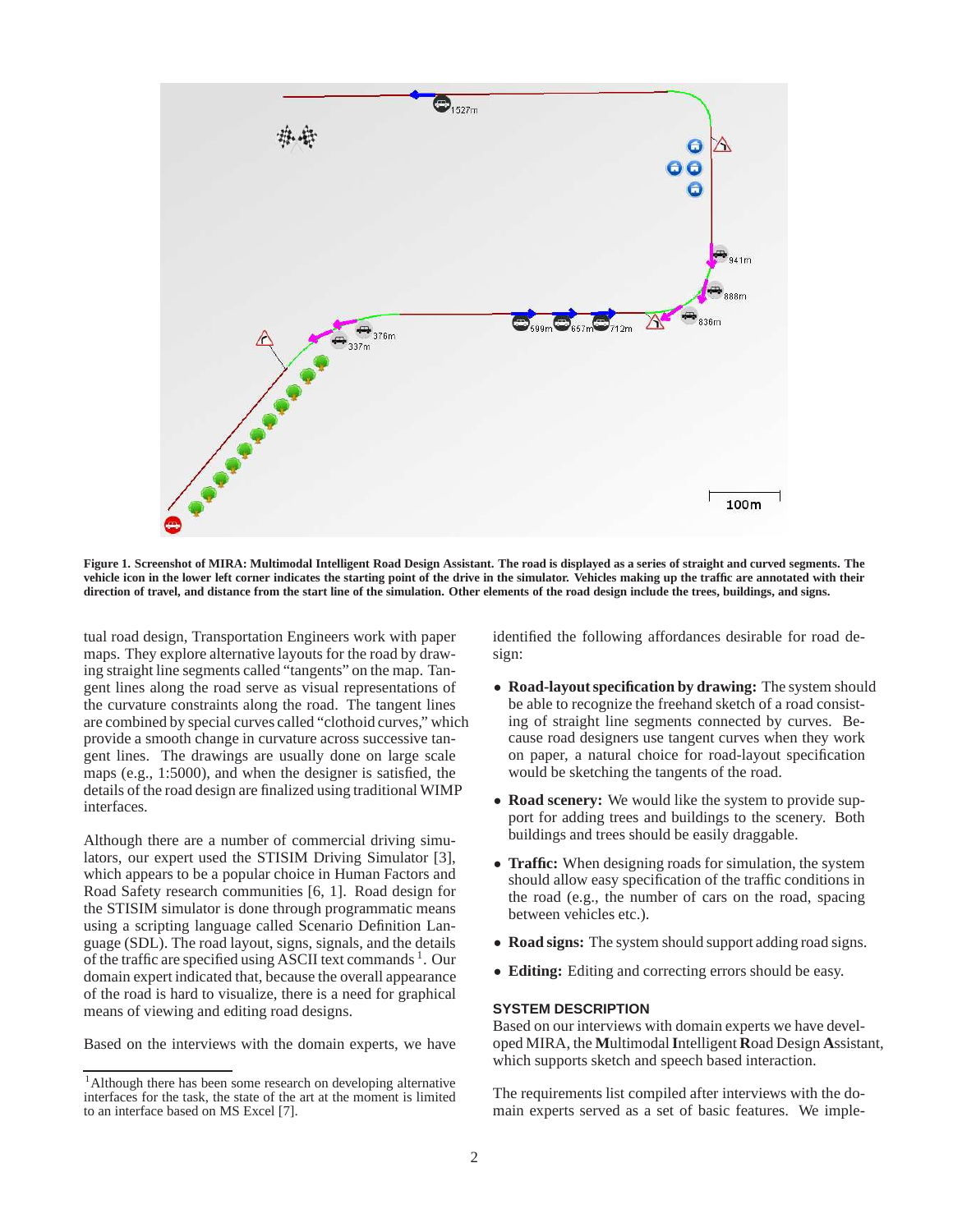mented these features using speech, sketching and WIMPbased modalities. We came up with an initial mapping between the features and the input modalities while trying to match the affordances required by each feature to those supported by the modalities.

While certain operations could be completed through individual modalities (speech, sketch and WIMP-based), for others we used combinations of modalities. For example, using conventional tools, it is inherently difficult to describe the behaviour of an object or the interaction between a set of objects (e.g., "the cars keep a constant distance," or "the traffic light turns green when the driver approaches the 50 meter mark"). Such commands require several steps of interaction in a traditional GUI (e.g., object selection, launching a properties panel, setting new properties, interaction with dialog boxes). On the other hand, these commands can be specified concisely using natural language, therefore we used speech for these tasks.

Specifying the road layout by drawing tangent lines appears to be appropriate. Selection operations, which are inherently spatial, can be completed more easily by a stylus, hence these are supported by the pen interface.

For adding road signs, a traditional WIMP interface is likely to be inefficient, mainly because locating the target road sign among a set of signs would require substantial amount of navigation, while simply drawing the required road sign using a pen-based interface is likely to be more appropriate. Although the option of adding signs through spoken commands is also plausible, we opted for pen-based input for the sake of not overloading the speech modality.

Where possible we used sketching and speech in a complementary fashion so the user can select a group of objects by pen and specify/edit their properties by speech. For example, the user can select a group of cars and say "the cars are separated by 200 meters," or "the cars are traveling in the same direction as the driver<sup>2</sup>." MIRA has a simple reference resolution scheme where if the recognized speech command requires an accompanying sketch component, it is associated with the nearest compatible drawing/selection event. Next we describe the sketch and speech processing in MIRA.

## Sketch recognition

MIRA supports three different kinds of processing for pen input: fragmentation, single object recognition and gesture recognition.

**Fragmentation** transforms the user's sketch of the road tangents into a segment of straight lines and Bézier curves. We first connect consecutive tangent lines by cubic curves to obtain a continuous stroke. The stroke information is then processed by our fragmentation algorithm.

Fig. 2 shows the three steps of the fragmentation process. This algorithm runs in  $O(n^2N)$ , where n and N denote the

number of segments and number of points, respectively. Since the number of segments is small compared to the number of points in our application, the algorithm runs fast enough to provide real-time feedback.

MIRA supports a small range of **gestures**. The intention to add a road sign is indicated using a gesture. There is a gesture for adding a single car or removing an object (car, tree, building) from the scenery. Gestures are recognized using a recognizer based on the Rubine features [19].

The features extracted from the stroke are: the cosine and the sine of the initial angle of the gesture, the length and the angle of the bounding box diagonal, the distance between the first and the last point, the cosine and the sine of the angle between the first and last point, the total gesture length , the total angle traversed, the sum of the absolute value of the angle at each mouse point and the sum of the squared value of those angles.

The features are passed on to a Support Vector Machine (SVM) for classification. This is done using LIBSVM [11]. The gestures used in our system are listed in Fig. 3. A separate gesture, the selection gesture, uses only two features, the distance between start and end points and the total gesture length. A stroke is identified as a selection if the distance between start and end point is small compared to the total stroke length. The selection gesture is used to select objects it encloses. This is useful for operations such as dragging a group of trees or modifying properties of a group of objects using speech.

Road signs can be sketched in a separate panel (shown in Fig 4) that gets launched when the user draws gesture 2 in Fig. 3. When the drawing panel is active, the system attempts to recognize the sign after each stroke is added, and displays the three most probable interpretations in the bottom. The list is updated after each stroke. The user can then select the target sign as soon as it appears in the list. This relaxes the restriction that each object has to be fully drawn for recognition, and speeds up the interaction for cases where a partial drawing of a sign has sufficient information for recognition.



**Figure 2. The three phases of fragmentation. A continuous curve is obtained by connecting line segments with Bezier curves. Then, the ´ entire stroke is segmented into linear curved segments using its global properties.**

<sup>&</sup>lt;sup>2</sup> "The driver" refers to the participant who would be using the driving simulator in an experiment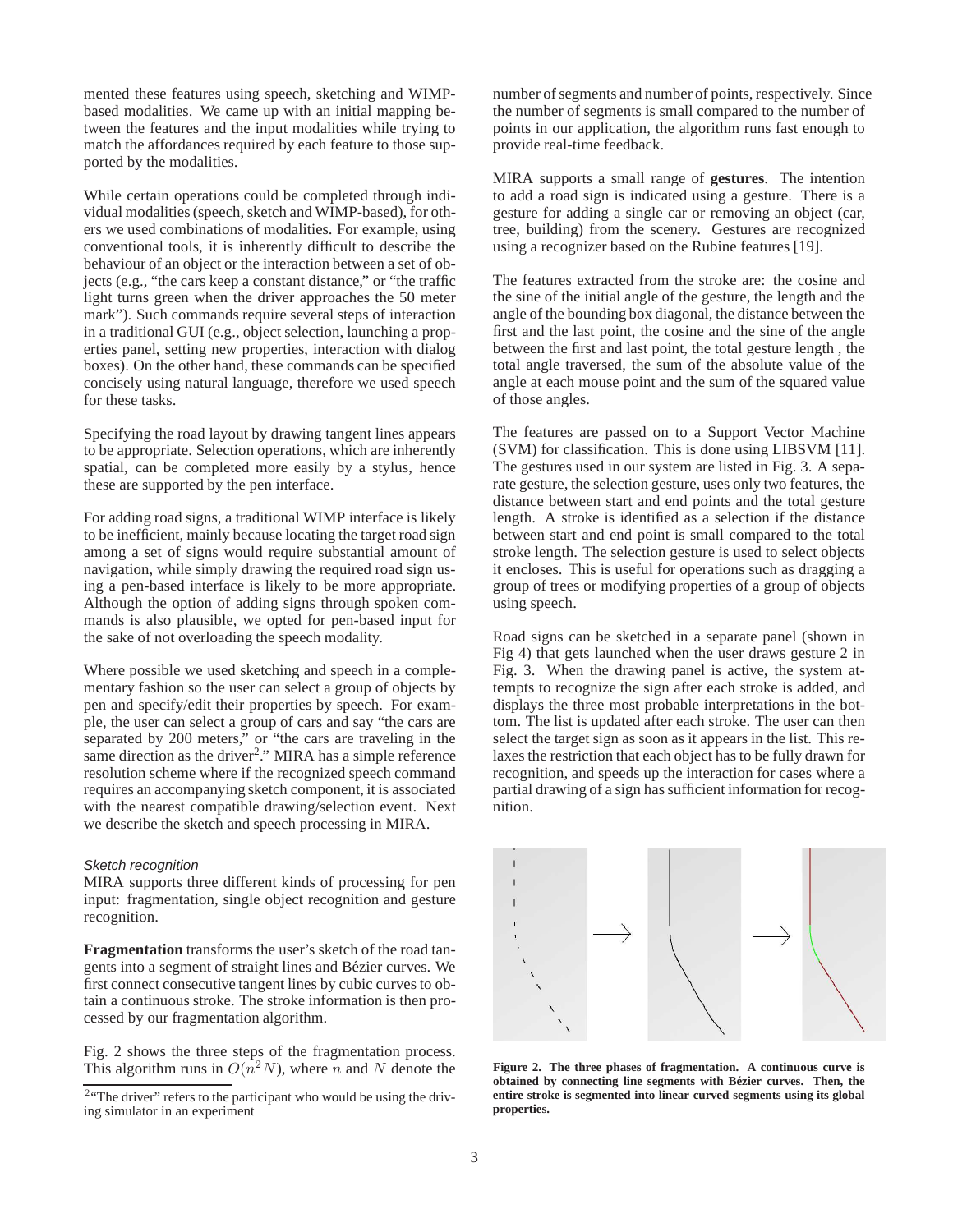

**Figure 3. Gestures used in MIRA. The red and blue dots indicate the start and end point, respectively. Gesture 1 adds a single car to the road, whereby gesture 2 opens a new panel to draw a road sign. Gesture 3 deletes the underlying object and the last gesture undoes the last stroke in the road sign panel.**



**Figure 4. When the drawing panel is active, the system attempts to recognize the sign after each stroke is added, and displays the three most probable interpretations in the bottom.**

Signs are recognized by an isolated object recognizer. We use an algorithm that uses a combination of Zernike moments [16] and Hidden Markov Models (HMMs) [20] to provide scale and rotation invariant symbol recognition. For the Zernike moment-based recognition method, we use the first 12 moments. Fig. 5 lists the road signs that our system currently recognizes, while Fig. 6 shows two sketched representations of those symbols. We believe the benefit of supporting hand-drawn sign recognition will become more evident as the number of road signs increases.

### Speech recognition

MIRA's speech recognition system is based upon the Microsoft Speech API 5.3 (SAPI) [4]. We decided in favour of Microsoft's speech recognition engine due to its good recognition rate and its free availability. The speech library was developed in C#, and the Java Native Interface (JNI) was used to communicate the recognition results to MIRA's speech handler (written in Java).

A subset of the grammar used by our system is listed in Fig. 7. The grammar serves two major purposes: It allows the user to specify actions without having to switch modes. For example, instead of clicking on a button, the user can simply create the road using an appropriate voice command.



**Figure 5. Road signs currently recognized by our system.**



**Figure 6. Example of sketched symbols and the corresponding recognized objects.**

Other examples include adding trees, buildings or cars to the road or removing a group of objects. More importantly, speech enables the user to convey information that is otherwise more difficult to express. For example, users can use the selection gesture on a group of cars and specify their relative displacement using speech. A video demonstrating MIRA's speech and sketch processing capabilities can be seen at on our web page [2].

# **PILOT TESTING AND EVALUATION**

We conducted pilot testing with four users before evaluating our system.

### **Pilot testing**

The purpose of the pilots were to improve our implementation and revise our design choices based on the iterative design methodology. We asked four users to complete representative design tasks at various points during the design process, and updated our design based on the feedback that we received.

One aspect of the design that we modified after pilot testing had to do with editing. Initially we included speech support for short spoken commands such as "undo," "redo," "delete," and "clear." What seemed like a reasonable design choice proved to hamper the usability of the system, because the limitations of the speech recognition technology occasionally caused noise, and spurious speech to be misrecognized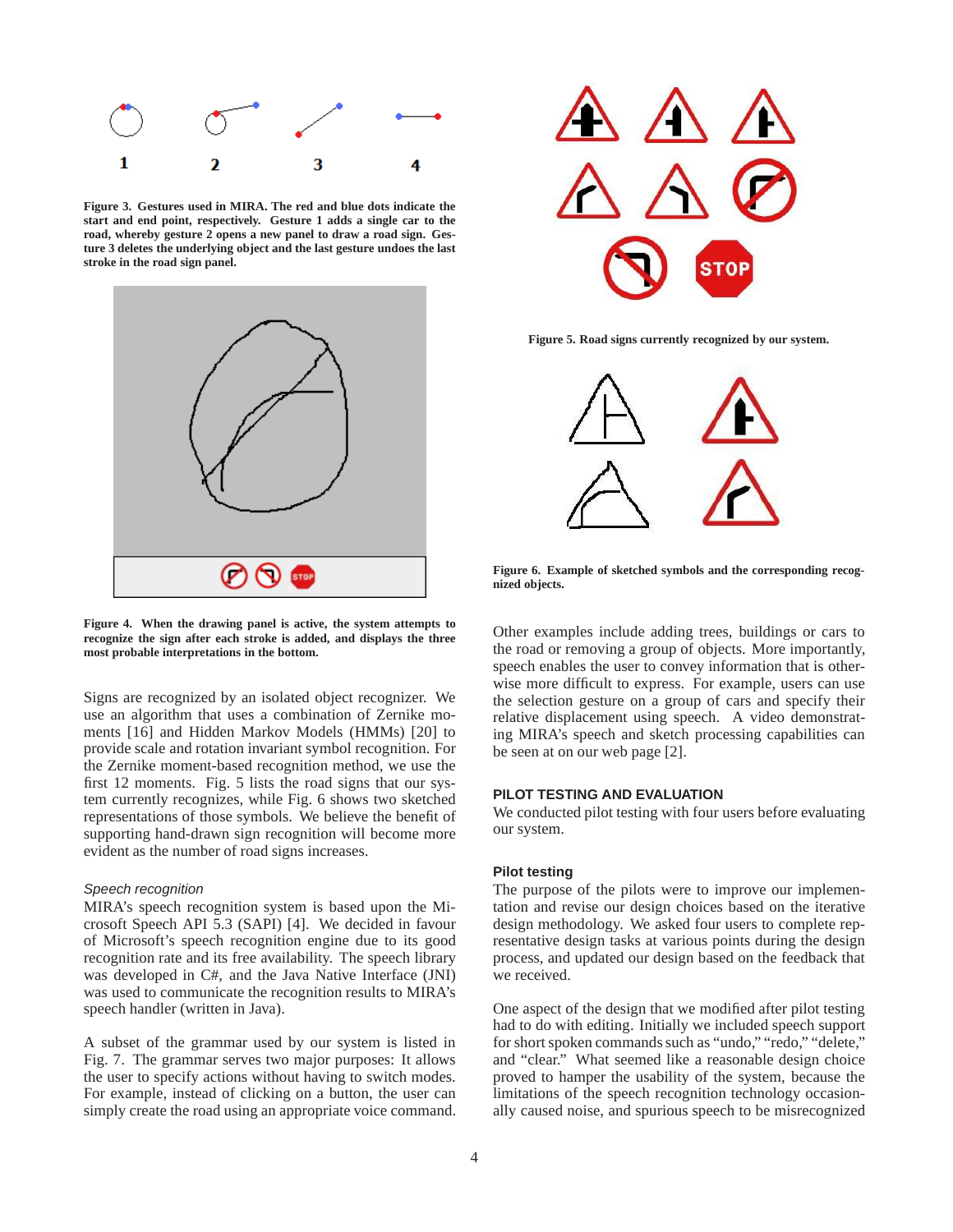

**Figure 7. A subset of MIRA's grammar.**

as one of these short utterances<sup>3</sup>. Although this did not happen very frequently, it was a major problem, because unexpected executions of these commands resulted in confusing software behaviour (especially inadvertent recognition of destructive commands such as "delete," and "clear" frustrated the users). Therefore, we removed these commands from the speech grammar, and added easy-tap buttons to the graphical interface to allow these operations to be completed by tapping with the pen.

Another issue that came up during our pilot tests was that the users had preconceptions about how a speech-based system would work based on their past experience and interaction with existing speech systems, which are mostly based on keyword spotting (e.g., phone-based customer systems with speech recognition capabilities). Because we initially did not instruct our pilot test participants on how the speech interface would work, some of them initially tried to control the system by uttering keywords that they thought would elicit the appropriate response. Rather than modifying our speech system to be based on keyword spotting, we chose to prepare a 2 minute long video that showed someone interacting with the system using speech [2]. We found the video to be highly effective in helping the users to break their preconceptions. Not having to convert to a keyword-spotting-based approach proved to be particularly advantageous, because certain operations that we could perform within a grammarbased approach could otherwise not be supported by speech.

# **Evaluation**

We finalized our design through several iterations of pilot testing and reimplementation. In order to measure the utility and usability of our system, we conducted a user study where we asked four subjects to complete a set of road design tasks using MIRA and a WIMP-based baseline. Users who participated in the pilot testing did not take part in the evaluation.

# **WIMP-based baseline**

We implemented a traditional WIMP-based road design tool to serve as a baseline in our evaluation of MIRA. Fig. 8 shows a screenshot of this interface. It makes no use of sketch or speech functionality, and supports the affordances required for road design within the WIMP framework.

The trace of the road is input by concatenating straight lines and curves. A line segment is specified by its start and end point. Curves are represented with Bézier curves and specified using two end points and two additional points that serve as control points. The road is colour-coded to identify straight and curved portions, which are coloured in red and green respectively (see Fig. 8).

Trees, buildings and intersections can be selected from a toolbar and placed onto the scenery. Dragging allows exact positioning of these objects. More refined options (such as type of building or tree, number of branches at intersection) can be input through a separate parameter panel.

Cars can be selected from a toolbar and placed on a segment of the road. The system makes a distinction between

<sup>&</sup>lt;sup>3</sup>Recognition of short utterances is inherently more difficult than longer phrases, because longer phrases have more contextual support.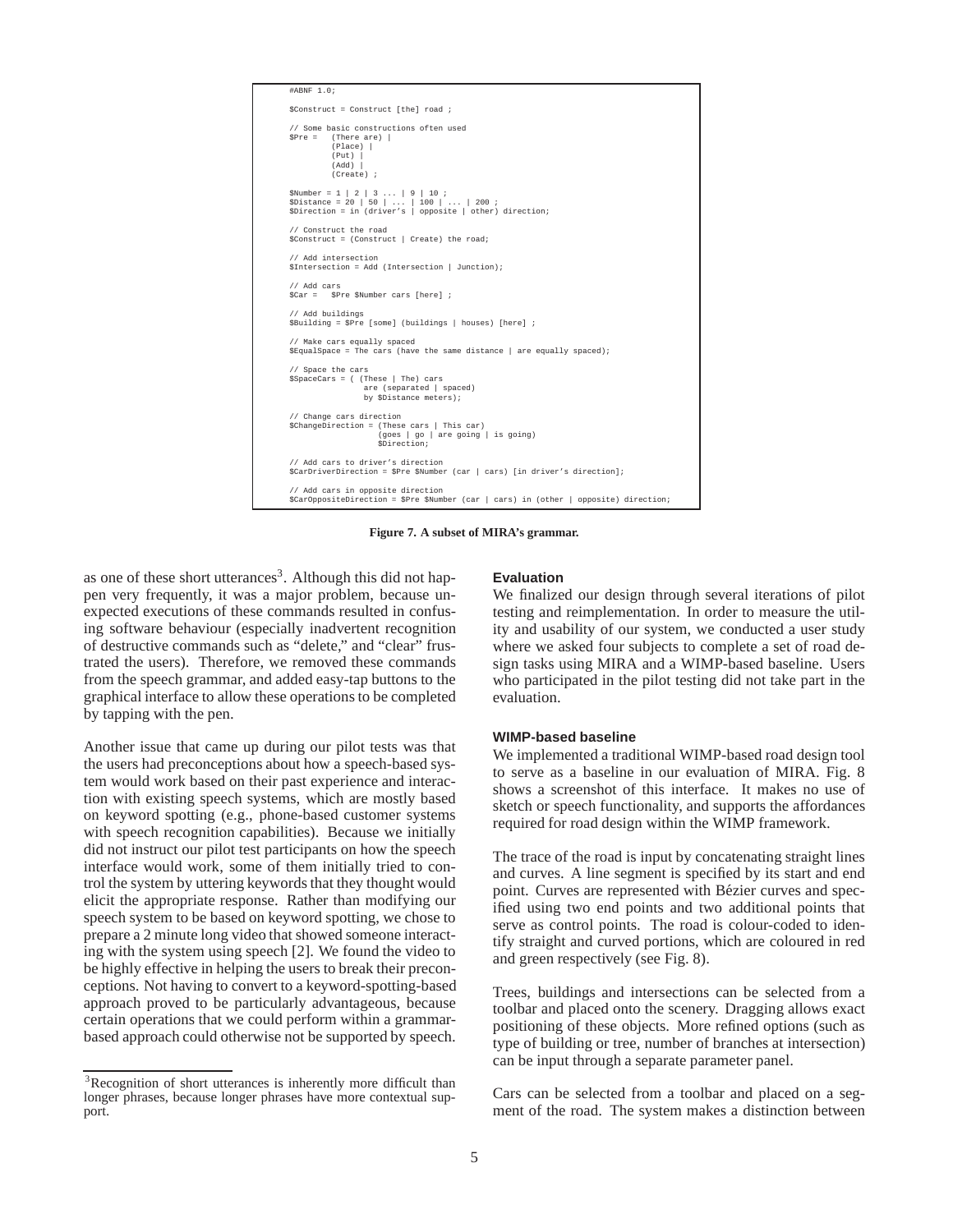

**Figure 8. Screenshot of the WIMP-based interface.**

cars travelling in the driver's direction and those travelling in the opposite direction. Arrows indicate the direction. The distance of each car from the start of the road is displayed visually.

Road signs can be placed on any part of the road and are chosen from a list. Currently, we support eight signs (European models). Objects can be deleted using a traditional eraser tool.

# **Experiment design**

For the user study, we recruited four computer science graduate students and asked them to complete a set of road design tasks. One of the participants was a graduate student who had been designing roads for the STISIM driving simulator for the past two years. The participants were asked to construct three road designs for simulation using the WIMP interface and the multimodal interface. The tasks were selected to get an adequate coverage of the features needed for road design.

Visual and textual instructions were supplied to the participants in printed form. The visual component of the instructions were screenshots of a completed road design, which the users were asked to reproduce. The textual instructions asked the participants to make incremental changes to their initial design (e.g., moving cars and buildings around, adding or removing vehicles). The participants were asked to complete all three designs using the multimodal and WIMP-based interfaces in an arbitrary order.

## **Results**

Each participant completed a questionnaire consisting of 16 questions after completing all three design tasks. The questions were designed to measure the overall interaction experience of the participants, and their subjective judgement of both system's effectiveness in addressing specific affordances needed for the task.

Fig. 9 lists the questions included in the questionnaire. The participants were asked to assign a score 1-7 for each question, based on how much they agreed with each statement. The scores were defined as: 1 strongly agree, 2 somewhat agree, 3 slightly agree, 4 neural, 5 slightly disagree, 6 disagree, 7 strongly disagree.

As seen in Fig. 9, the multimodal interface compares favourably with its WIMP counterpart. The responses for questions #1, #4, #9, and #10 were statistically significant using a onetailed sign test ( $p < 0.1$ ). These suggest that the users found our system more intuitive, and certain operations (such as adding buildings, or modifying spacing constraints between vehicles) were easier with our system.

Interestingly users thought the WIMP interface was missing some functions they expected for completing the tasks, although both interfaces had all the functionality required for completing the tasks, and all participants successfully completed all three tasks.

Obviously it is desirable to extend the evaluation with more subjects in order to obtain a tighter bound on the statistical significance, and for coming to a definitive conclusion on the significance of the other statements. However, we regard the results obtained with this small set of users as a positive indicator of the usability of our system.

#### **RELATED WORK**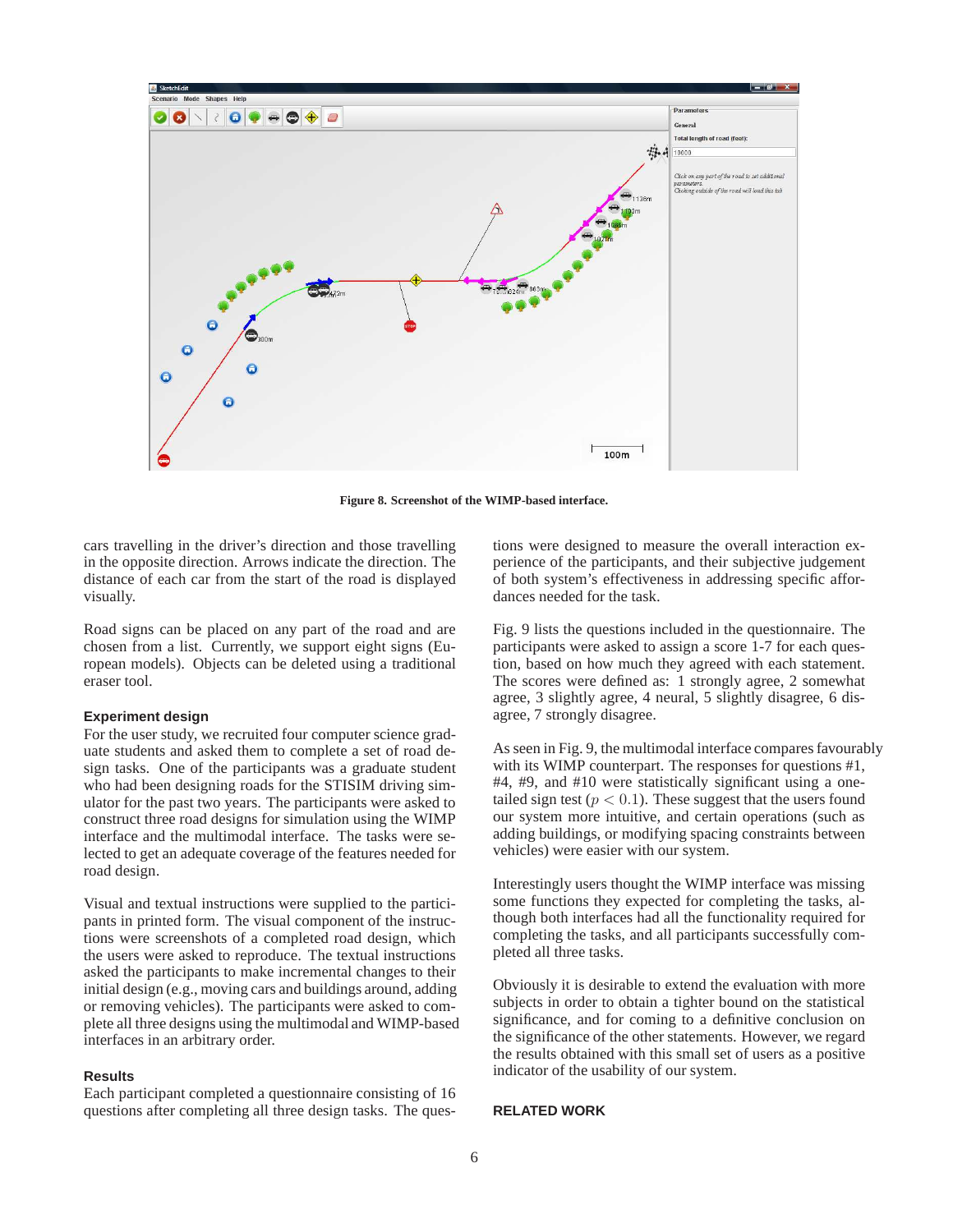|                                                                  | Input Method |          |
|------------------------------------------------------------------|--------------|----------|
|                                                                  | MM Intf.     | WIMP     |
| 1. The interface was intuitive                                   | $++$         | $\Omega$ |
| 2. I was satisfied with how the interface worked                 | $^+$         |          |
| 3. The interface was simple to use                               |              | $\Omega$ |
| 4. The functions I expected to complete the tasks were available | $+++$        | $\Omega$ |
| 5. I could effectively complete the tasks                        | $++$         | $^{+}$   |
| 6. I could complete the tasks quickly                            | $++$         |          |
| 7. I thought the "look and feel" of interface was pleasant       | $++$         | $\circ$  |
| 8. Adding vehicles was easy                                      | $+++$        | $\circ$  |
| 9. The spacing constraints between vehicles was easy to satisfy  | $++$         |          |
| 10. Adding buildings was easy                                    | $+++$        |          |
| 11. Adding trees was easy                                        | $++$         | $++$     |
| 12. Adding road signs was easy                                   | $\circ$      | $^{+}$   |
| 13. I could easily recover from errors                           |              | $\circ$  |
| 14. I enjoyed interacting with the interface                     |              |          |
| 15. The interaction felt like a human to human interaction       |              |          |
| 16. The interaction felt natural                                 | $^{++}$      | $\Omega$ |

**Figure 9. Questions included in the exit survey. The first column lists a number of statements. The users were asked to assign scores on a seven-point Likert scale based on how much they agreed with the statements for each interface. We divided the seven-point Likert scale (which has a range of six) into seven equal regions. The region containing the average score for each question is indicated with '**+**' and '**−**' signs, where '**+ + +**' shows the region with most agreement, and '**− − −**' shows most disagreement.**

We discuss related work in sketch and speech based multimodal interfaces and then summarize the state of the art in road design practices.

## **State of the art in multimodal interfaces**

There is vast amount of previous work on multimodal speech and sketch interfaces. Here, we limit our discussion to the more recent work and also mention a few of the early influential systems.

The survey paper by Oviatt et al. provides an overview of some of the early work on multimodal systems[18], and also provides a discussion of motivations for sketch and speech based multimodal systems. Our work shares the same motivations.

Some of the earlier work in the field has focused on reference resolution issues for matching speech fragments to parts of the sketch [14, 17, 8]. More recent relevant work includes those on reference resolution for speech and sketchlike modalities such as gesturing [15, 13, 10]. All these systems discuss fairly elaborate methods for reference resolution. We show that the simple reference resolution technique used in our system is sufficient for effective multimodal interaction. In this respect, our work illustrates an interesting property of the road design domain.

MIRA is intended to aid a particular design task, hence the most relevant set of work is the work on multimodal interfaces for design. Oltmans et al. have studied the early stages of design for mechanical devices [17]. Their goal was to make conveying the behaviour of mechanical devices more natural for designers of mechanical engineers through sketching and speech. Their system, ASSISTANCE, allows a designer sketch a mechanical device and then verbally communicate the device behavior.

Later work by Adler et al. focused on a different aspect of multimodal interaction in the same domain [8]. Adler's system allows the designer to sketch a mechanical system, and specify certain properties the system through speech. For example, it allows users to draw a rough sketch with five pendulums, and then say "there are five identical touching pendulums" in order to specify the size and placement of the pendulums through speech. This allows an operation that would otherwise require several steps through traditional modalities to be completed with a single speech command. Achieving such efficient communication has been the motivation behind our system as well. We show how multimodal interaction can be applied to the domain of road design.

## **State of the art in road design**

Actual road designer and designers who design roads for driving simulators use different tools for these tasks.

### Road design for simulators

Existing tools for simulators are limited to WIMP-based design systems or programmatic specification of simulator scenarios.

WIMP-based systems usually have their own 3D modelers [12]. These tools not only define the geometrical and spatial aspects of the terrain but also include behavioural models (for example, the interaction between cars and pedestrians). The *input phase* gathers information from cartographic databases (which include topographical information), scanned maps that replace missing details (such as road signs) and a description of the traffic light system. In the *modeling phase* the user can define the road network using a traditional GUI. The exact representation of the streets differ from case to case [12, 21]. Buildings and road signs can be added using a traditional WIMP interface.